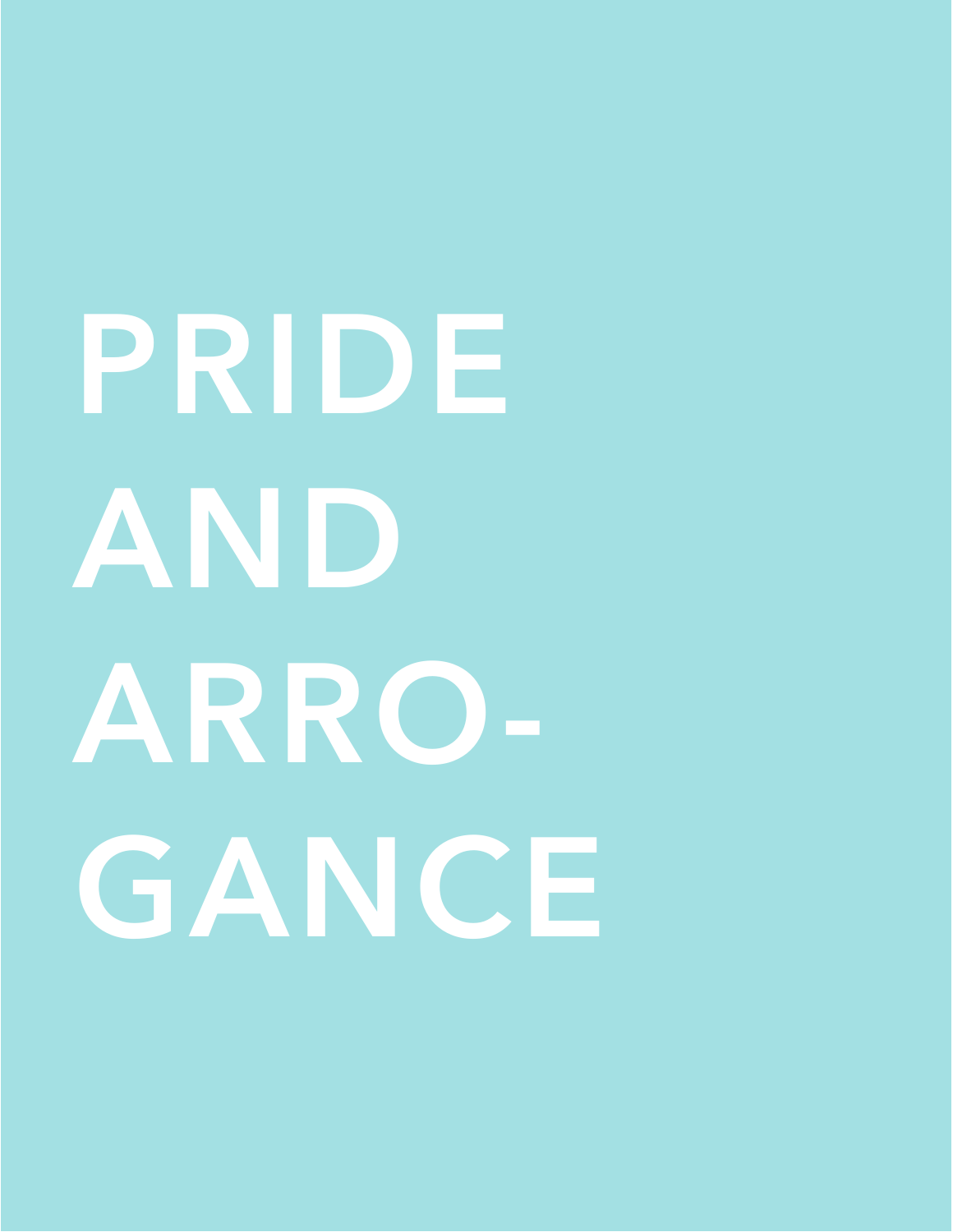## WHEN PRIDE COMES, THEN COMES DISGRACE, BUT WITH HUMILITY COMES WISDOM. *PROVERBS 11:2 (NIV)*

Pride and arrogance are defined as *"overly high opinion of oneself; self-absorbed; exaggerated self-esteem; conceit; giving oneself an undue degree of importance; haughty."*

### *When we live out of unbelief, we:*

- *live only for our own benefit;*
- *see ourselves as more important than others;*
- *think and act selfishly;*
- *create strife, division and chaos;*
- *gossip and tear down others;*
- *are arrogant and rebellious;*
- *are jealous of others;*
- *take offense easily;*
- *become angry when our "rights" are violated;*
- *view ourselves above others; we will not "lower" ourselves to serve others;*
- *display a "my way or the highway" attitude;*
- *find it difficult to bend or be flexible (this is often rebellion).*

#### *Evidence of pride and arrogance:*

- *unable to see myself for who and what I really am;*
- *put my trust and confidence in myself (my capacities, my position, my deeds, my thinking and my experiences) rather than in God;*
- *cannot see others as God sees them;*
- *exalt myself instead of letting God "raise me up;"*
- *promote gossip and slander toward others;*
- *numerous obstacles to life change and improvement;*
- *stimulate strife, division and chaos;*
- *discontent; seeking pre-eminence for myself; insubordination;*

Pride and arrogance are the foundations of Satan's kingdom. Little wonder, then, that pride and arrogance keep us from experiencing God's blessings and seeking His best. In fact, they can cause us actually to work against God!

# **DIAGNOSING PRIDE**

- OI find it easy to see the shortcomings and sins of others, but I often cannot see my own;
- OI am critical of the positions, blessings, and gifts of others;
- OI want others to know how wonderful I am, and I drop frequent hints - some subtle, some not so subtle - in praise of myself;
- OI am willing to gossip and tear down others so I will look better than them;
- OI am unwilling to "give in " for the sake of others;
- OI find it easy to follow my own advice, my own direction, and my own wisdom;
- OI find it hard to receive and accept "godly advice, wisdom and correction" from others;
- OI see myself as my own "leader and authority;"
- OI am self-sufficient; I do not need others and sometimes I don't need God;
- OI tend to get involved in arguments and conflicts;
- OI consider myself "independent;"
- OI often refer to my own "Christian" activities, "religious background", or "spiritual life" as a benchmark for others.

2 Chronicles 26 tells of the life of Uzziah, who became king of Judah at the age of sixteen and ruled for fifty-two years. He sat under the spiritual mentoring of the prophet Jeremiah, and followed Jeremiah's counsel. King Uzziah led Judah to many great conquests, strengthened the walls of Jerusalem, built cisterns, and caused the land to prosper. "As long as he sought the Lord, God gave him success." (2 Chronicles 26:3)

The connection seems very clear. Uzziah relied on the Lord for direction, help and strength. He humbled himself - king or no king. God is not impressed with titles that we humans bestow on each other. God was then - and still is - more concerned about our ability to understand that we can do NOTHING without Him. Our foolish plans, our weak strength, and our inability to see the future continually point to our need to depend on the Lord.

As Uzziah's story continues, his army became "a mean, lean fightin' machine" with all the latest technology; the surrounding armies feared them. "His fame spread far and wide, for he was greatly helped until he became powerful." (2 Chronicles 26:15)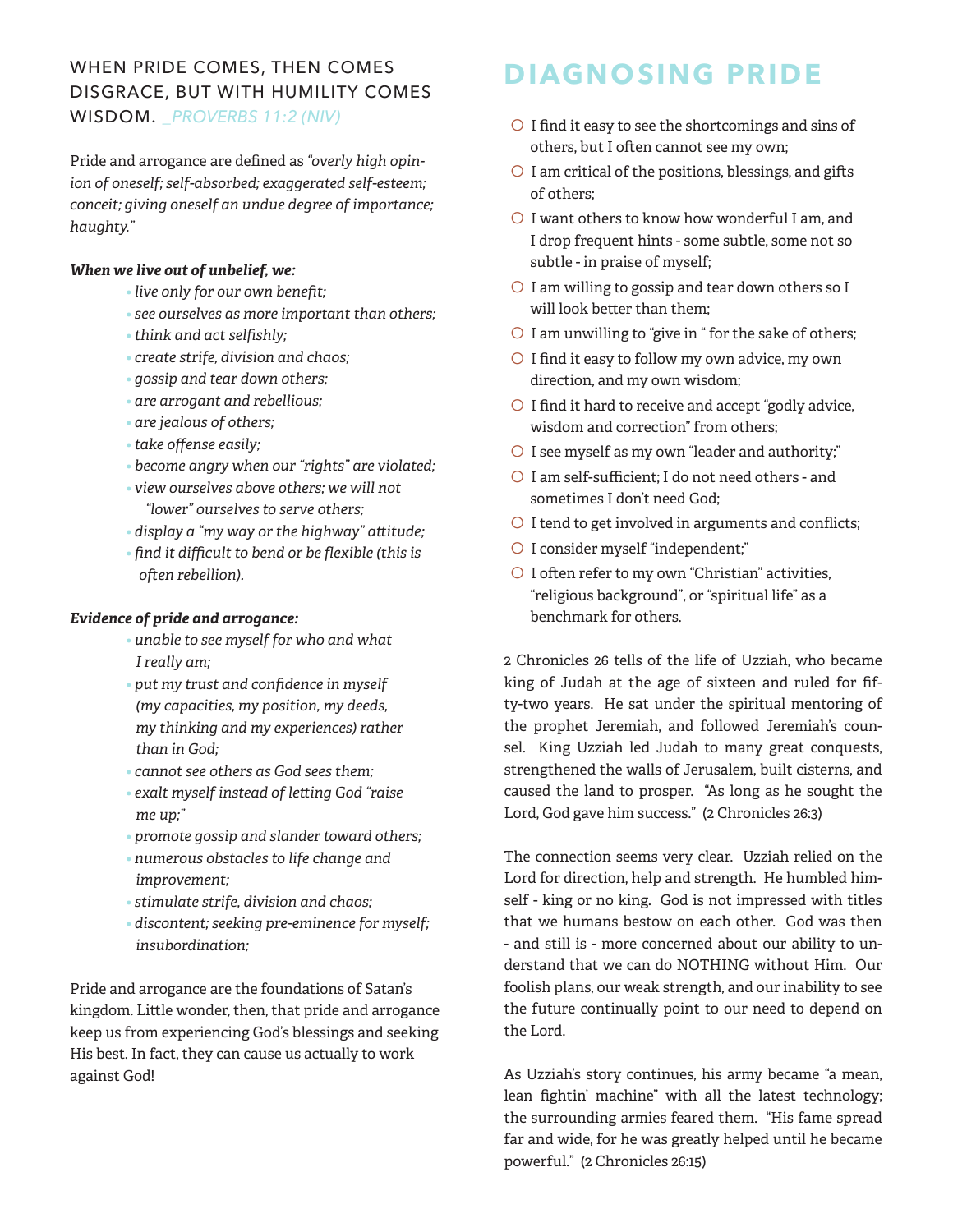Check out the turning point for Uzziah: "But after Uzziah became powerful, his PRIDE led to his downfall, and he was unfaithful to the Lord his God." (2 Chronicles 26:16) In his pride, Uzziah placed himself above God's established authorities (the priests). He went into the temple and presented his own offerings before God - something only the priests were allowed to do. Pride convinced him that he was above everyone else and answered to no one; he was the king, after all, and could do whatever he wanted.

Notice God's strong response to Uzziah's pride and arrogance. Eighty courageous priests confronted him in the temple as he offered incense to the Lord. His reaction? "He flew into a rage and while raging the Lord struck him with leprosy." (2 Chronicles 26:19) The chapter closes with Uzziah clinging to pride right up to his sad and difficult end of his life. "King Uzziah had leprosy until the day he died. He lived in a separate house, leprous and excluded from the temple of the Lord. Jotham his son had charge of the palace and governed the people of the land." (2 Chronicles 26:21)

What did Uzziah's pride and arrogance do for him? It brought God's judgment, separation from the house of God, separation from those he loved, and greatly reduced the scope and length of his reign as king. In a sense, Uzziah became a prisoner of his own pride and arrogance.

Compare Uzziah's life, eventually destroyed by pride, with the life of Moses, who scripture describes as "very humble, more than any man who was on the face of the earth" (Numbers 12:3). Moses always came to the Lord on behalf of the people of Israel, but could see himself for who and what he was in God's eyes, always willing to confess his own sinfulness and his need for God.

## **THE OPPOSITE SPIRIT - "HUMILITY"**

All of us would like God to pour out His blessing and favor on us - wouldn't we? Consider that "God sets Himself up against the proud, but He shows favor to the humble." (James 4:6, New Living Bible) What does this verse mean? Let's check it out.

Resist means "withstand; oppose; fend off; stand firm against, withstand the action of, oppose actively; work against." Imagine God resisting those of us who continue in a spirit of pride and arrogance. No wonder our lives lack power and the favor of God!

Now look at what God does for the humble of heart and mind. Webster defines favor as "approve, support, endorse; regard or treat with special advantages, special privileges, preferred treatment." Wow!! Who doesn't want to receive that from the Lord?

## **GERRY FRY DEFINES HUMILITY AS:**

*a. willingness to be known for who we really are; b. total dependence on God's sufficiency; c. complete submission to the Lordship of Christ; d. absolute obedience to the Word and truth of God;*

## **WALKING IN HUMILITY**

- OI will view myself as a servant to everyone;
- OI will grow in the character of Christ;
- OI will look for the opportunity to see others "lifted up;"
- OI will see myself in accord with the ways God sees me;
- OI will acknowledge my shortcomings and sins in the presence of others so I can be encouraged in my walk with the Lord;
- OI will acknowledge that all that I am, all that I have, and all that I do come to me from the Lord, and I can take no claim for myself;
- OI will pray consistently for God to reveal to me any pride or arrogance that may be hidden in my life;
- OI will understand that my only hope is in complete dependence on God and obedience to Him.

# **SCRIPTURES**

YOU RESCUE THOSE WHO ARE HUMBLE. BUT YOU HUMILIATE THE PROUD. *\_PSALM 18:27*

HE GUIDES THE HUMBLE IN WHAT IS RIGHT AND TEACHES THEM HIS WAY. *\_PSALM 25:9*

TO FEAR THE LORD IS TO HATE EVIL; I HATE PRIDE AND ARROGANCE, EVIL BEHAVIOR AND PERVERSE SPEECH.

*\_PROVERBS 8:13*